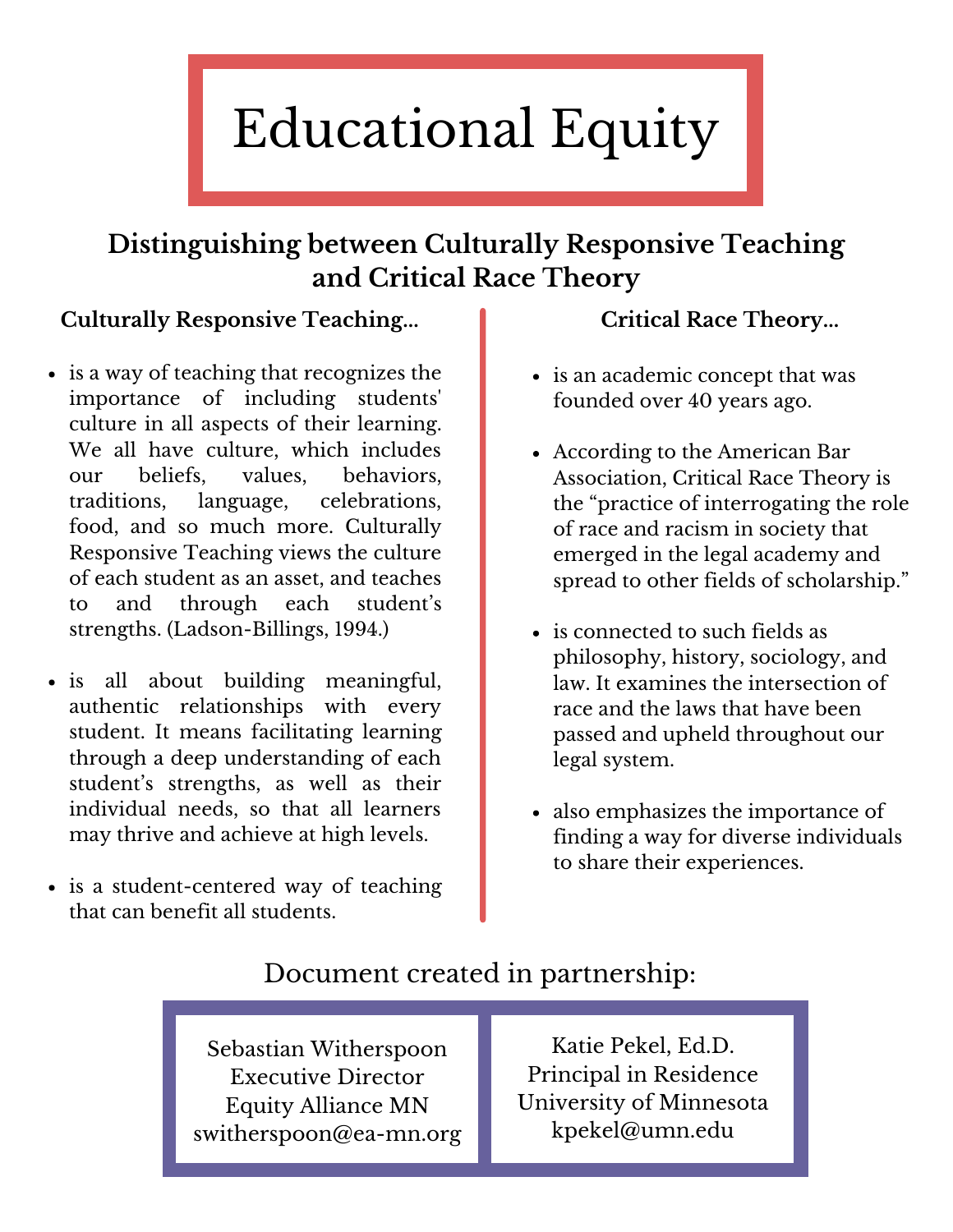# **Reframing and Reclaiming the Equity Narrative in Your District**

#### **Keep the Main Thing the Main Thing**

At its very core, equity is about providing each student what they need to succeed. Whether you're responding to an email from a community member, or answering a phone call from a parent - keep the focus on students at the beginning, middle and end of every conversation and encourage your staff to do the same. Much of the current discourse has more to do with adult issues than the needs of our young people. Time and energy are precious and finite resources that our students need and deserve.

#### **It is a Privilege to Serve Our Young People**

As servant leaders in public education, we proudly serve and welcome each and every child. Each student who we have the opportunity to know, teach, love and support is a gift. When speaking with people about why equity is good for all kids, approaching this work with an attitude of gratitude helps remind us why we do what we do.

#### **Clearly Articulate Your District's "Why, What and How" for Equity**

When explaining the meaning and importance of educational equity to our various stakeholders, it is important we can articulate the following: the why, what and how of our work. Why are we invested and committed to this work?, What are the goals we are striving to achieve for our students?, and How do we intend to accomplish these goals? Shared language and understanding between the School Board and Administration of the why, what and how, is essential to moving your equity efforts forward.

#### **What We Communicate Matters. So Does HOW We Communicate**

When we talk about equity in our district, the language we use and the manner in which we speak sets the tone for others. Remember, equity work is about serving all students. We have the ability to influence and inspire others when the language and energy of our message is grounded in authenticity, optimism and an unbridled sense of enthusiasm of what is possible for every student we have the honor to serve.

#### **If Not Now, Then When? If Not Us, Then Who?**

It is incumbent upon all of us, as advocates for our young people, to operate with an acute sense of courageous urgency - without apology, without excuses, and without fear. As we are all too aware, Minnesota is home to some of the most significant educational gaps in the United States, often ranking last in achievement of our black and brown learners. Our moral imperative requires us to provide the best educational experiences for all of our students. The time is now.